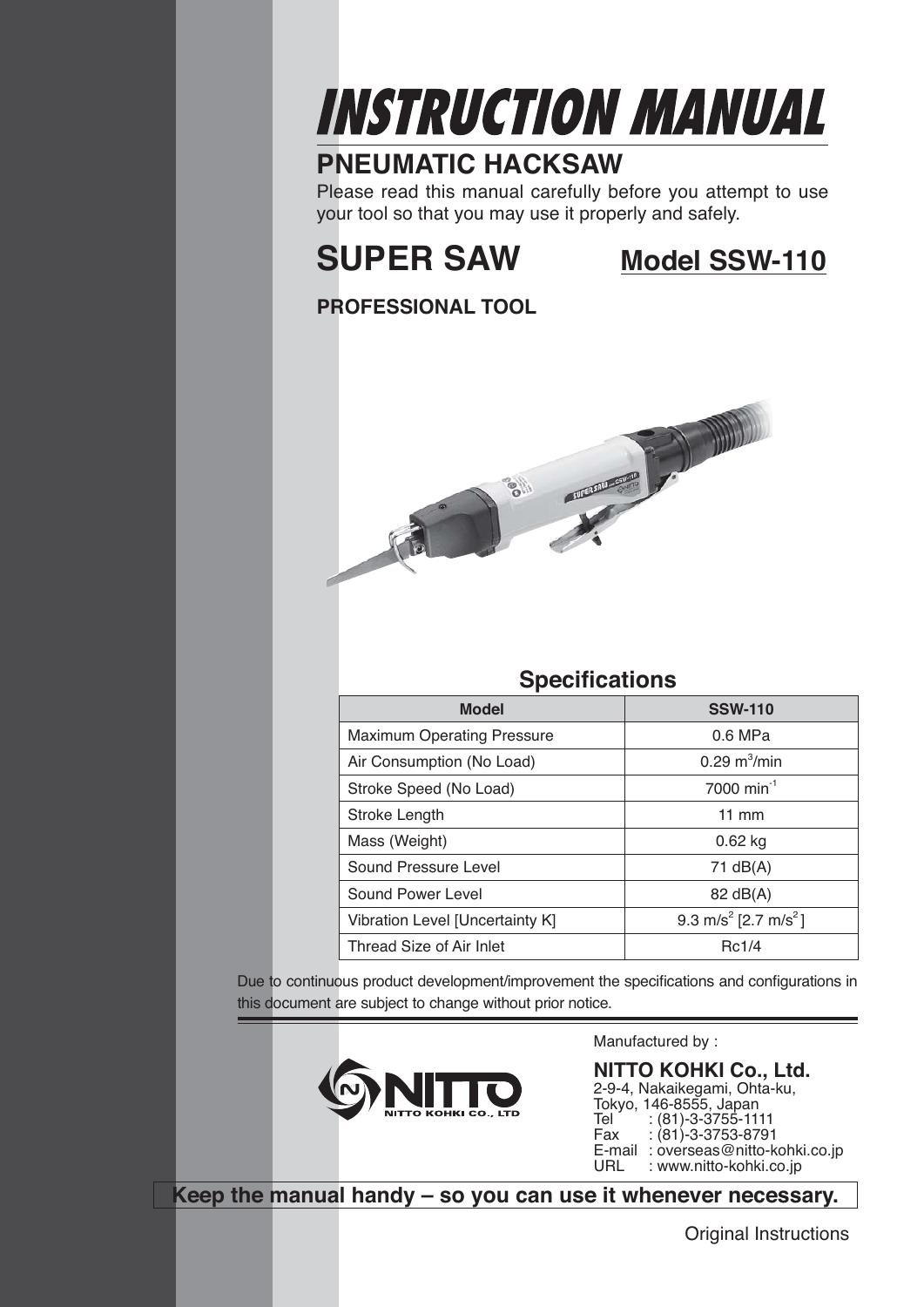Thank you very much for your purchase of this **Nitto Kohki products.** 

Before using your tool, please read this manual carefully so that you may use it properly to get the most out of it.

**Please keep the manual handy - so you can use it whenever necessary.**

| · English      | : Please ask your dealer or<br>distributor for instruction manual<br>in local language(s).                   |
|----------------|--------------------------------------------------------------------------------------------------------------|
| $\cdot$ German | : Bitte fragen Sie Ihren Händler<br>nach eine Betriebsanleitung in<br>Landessprache.                         |
| · French       | : S'il vous plait, veuillez demandez<br>á votre foumisseur de manuel<br>instruction en langue locale.        |
| · Spanish      | : Por favor, cantacte con su<br>distribuidor para el manual de<br>instrucciones en español.                  |
|                | · Portuguese: Por favor pessa ao seo agente<br>ou distribuidor o manual de<br>instrucces ih linguagen local. |
| · Italian      | : Per Manuale Istruzioni in lingua<br>locale Vi preghiamo di rivolgervi<br>al rivenditore o distributore.    |
| $\cdot$ Dutch  | : Vraag uw handelaar<br>om een nederladstalige<br>gebruiksaanwijzing.                                        |
| · Swedish      | : Be er lokala Åtreförsäljare eller<br>distributör om manualer pá<br>svenska.                                |
| · Danish       | : Venligst henvend Dem til den<br>danske distributør for instructions<br>manualer.                           |
| · Polish       | : Prosze pytac swojego dealera<br>lub dystrybutora o instrukcje<br>obslugi w jezyku localnym.                |
| · 中文           | :請向當地供應商或経銷商詢問中<br>文使用説明書                                                                                    |

#### **CONTENTS page**

| GENERAL : PNEUMATIC TOOLS 3             |  |
|-----------------------------------------|--|
| INSTRUCTIONS FOR THIS TOOL 3            |  |
|                                         |  |
| 2. CHECK THE CONTENTS OF THE PACKAGE  4 |  |
|                                         |  |
|                                         |  |
|                                         |  |
|                                         |  |
|                                         |  |
|                                         |  |
| 9. EXPLODED DIAGRAM : SSW-110  6        |  |

#### **PICTOGRAM**



 Warning: It might be dangerous to operate the tool if  $\sum$  the instructions supplied are not followed.



Read the instruction manual before using. Always wear suitable eye protection.



Always wear suitable hearing protection.



Always wear respiratory protective equipment (PPE).

The following Safety notations are used throughout the manual to highlight safety precautions for the user and for the tool.

|                                                                                                                                                                            | Indicates a potentially hazardous situation which, if not avoided by following the<br>instructions given, could result in death or serious injury. |
|----------------------------------------------------------------------------------------------------------------------------------------------------------------------------|----------------------------------------------------------------------------------------------------------------------------------------------------|
| Indicates a potentially hazardous situation which, if not avoided by following the<br>$\hat{A}$ Caution:<br>instructions given, could result in injury or material damage. |                                                                                                                                                    |

Please note, however, that failure to observe safety precautions under the " $\triangle$ Caution" category could result in a serious occurrence depending on the situation: please observe all safety precautions in the manual. **Caution**: Important precautions for tool setup, operation and maintenance.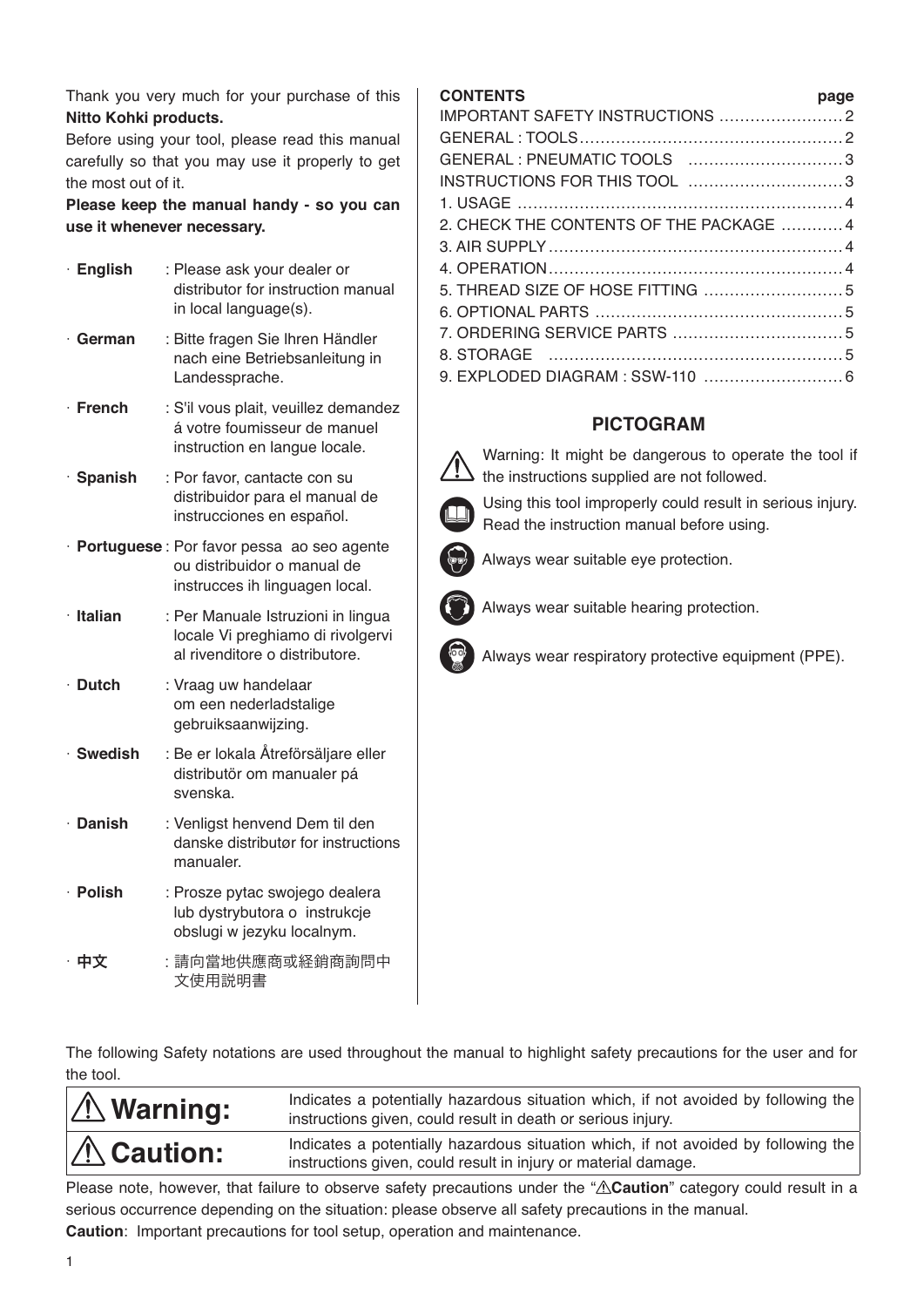### **IMPORTANT SAFETY INSTRUCTIONS**

When using the tool, please observe the safety precautions below to prevent possible accident or injury.

### **GENERAL: TOOLS Warning**

#### **TO OPERATORS**

● **Wear proper clothing for the type of work being done.**

Take care so that clothing, ties, hair etc. will not become entangled with the moving parts. If items become entangled it will cause the operator to be pulled towards the tool and lead to possible cause of accident or injury.

● **Always wear suitable eye protection.** 

Remember, regular glasses are not safety glasses. The lenses are only shock resistant, which will not give you sufficient eye protection you may need in your working environment.

- ● **Always wear suitable hearing protection.**
- ● **Wear respiratory protective equipment (PPE).**  Wear respiratory protective equipment (PPE) when working in an environment where dust particles are generated in operation.
- ● **Always wear suitable protective gloves.**
- ● **Avoid working posture that is too stressful.**  Always ensure a firm footing and well balanced posture.
- ● **Do not operate the tool if you are too tired.**
- ● **Never touch any moving parts of the tool when running.**

#### **ABOUT WORK AREA**

#### ● **Keep the work area clean.**

Cluttered work areas (e.g. workbench) invite accidents.

● **Carefully select the work area.** Do not expose tool to rain. Do not use tool in a wet or soaked area.

See that the work area is adequately illuminated.

- ● **Never work near inflammable liquid or in a potentially explosive atmosphere.**
- ● **Keep children away from the work area.** Keep children and unauthorized people away from the work area to avoid accident or injury.

#### **BEFORE OPERATION**

#### ● **Inspect tool before use.**

Before using, check that screws are securely tightened, that any protective cover or guard is securely in place, other parts are free from damage and that the tool runs as it should.

Check that moving parts are properly adjusted for positioning and tightened, that parts are free from damage and properly mounted, and that all other parts are in good condition for normal operation.

Should you find any damage to the protective cover or other part, replace it in accordance with the Operation Manual. If there are no instructions in the Manual, please contact the sales agent through which you have purchased your tool or an authorized dealer near you for repair.

Likewise, if a switch failure occurs, contact sales agent through which you have purchased your tool or an authorized dealer near you for repair.

Do not use the tool if it does not start or stop with the start/stop switch.

#### ● **Securely mount cutter**

An improperly mounted cutter may fly out, causing possible damage to the tool or injury to the operator.

- ● **Always remove spanner, wrench, etc., once adjustment has been made with them.**
- ● **Use a tool appropriate for the application.** Avoid heavy-duty application that is beyond the capacity of tool.
- ● **Do not use the tool for purposes other than what it is designed for.**
- Do not abuse tool.

Use tool in accordance with the specifications: you'll get the most out of it while ensuring safety.

#### ● **Securely fasten workpiece in place.**

Use a vice or clamp to securely fasten the workpiece in place. It is much safer this way than holding it in your hand, allowing you to operate the tool with both hands.

#### **ABOUT HANDLING**

#### ● **How to store tool.**

When the tool is not used, store it in a dry area and out of reach of children.

#### ● **How to carry tool.**

Do not touch the start switch while the tool is being carried.

● **Do not leave the tool unattended while it is running.**

Turn off the start switch and disconnect the tool from power source. Do not leave the work area until the tool comes to a complete stop.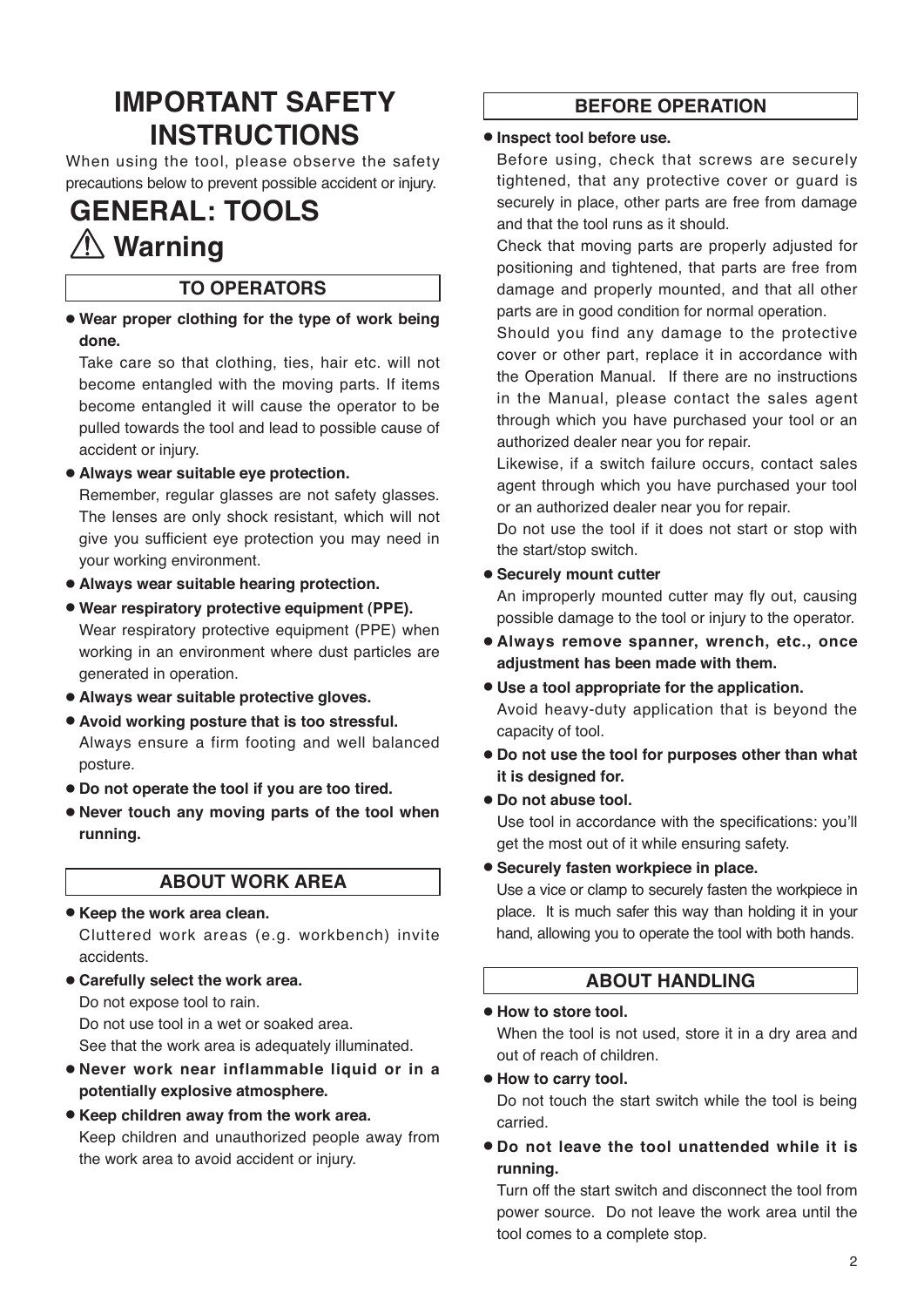#### **MAINTENANCE/SERVICE**

#### ● **Do not take apart or modify tool.**

Disassembly or modification carried out without the supervision of a qualified or authorized service engineer could result in an accident or injury.

#### ● **Inspect cutting tool and accessories, etc.**

Always check to see that cutting tool and accessories, etc. are in good operating condition without damage or deterioration before you mount them on the tool. Should you find any damage to an accessory or part, please contact sales agent through which you have purchased your tool or an authorized dealer near you for repair.

#### ● **Check parts for damage.**

When you have found damage to accessory or other part, carefully check the damaged part to determine the extent of influence it has upon the functions of the tool – that is, determine whether it can still perform its normal functions.

Check to see that the linkage of the moving parts is OK, that all parts are OK without damage, that they are properly mounted, and that the tool functions normally. Should you find any damage to an accessory or part that may hamper proper functioning of the tool, please contact sales agent through which you have purchased your tool or an authorized dealer near you for repair.

#### ● **Have your tool repaired at an authorized Nitto Service Center.**

For repair or parts replacement, please contact the sales agent through which you have purchased your tool or an authorized dealer near you.

#### ● **Use only Nitto genuine parts.**

Use of improper parts may result in serious occurrence.

To obtain a Nitto genuine part, consult this Manual or contact the sales agent from which you have purchased your tool directly.

● **Do not detach label or nameplate from tool.** 

When a label/nameplate gets damaged, worn or becomes missing, contact the sales agent through which you have purchased your tool or Nitto Kohki Co. Ltd, directly for a replacement.

#### **DISPOSAL**

When a tool is taken permanently out of service, it is advised that the tool is disassembled, degreased and parts separated by material and recycled locally in the appropriate manner.

### **GENERAL: PNEUMATIC TOOLS**

# **Warning**

#### ● **Use appropriate air pressure.**

Excessively high air pressure will increase the number of revolutions or strokes causing not only potential premature failure/breakage but could also lead to an unexpected accident or injury.

#### ● **Connect tool to air supply line.**

There are various types of pipes running in a factory in addition to the pneumatic line (such as oxygen, nitrogen, gas and water). For this reason, always ensure that you are connecting to the pneumatic line.

● **Start tool properly.**

Turn the start switch OFF before connecting to the air supply line.

- ● **Always disconnect the tool from the air supply line before putting on/taking off any accessory and prior to carrying out any maintenance work.**
- ● **Avoid exposure to exhaust air.**

Pneumatic tool exhaust air contains oil and contaminated moisture. Make sure the exhaust air is not directed towards your face or anyone else within the work area.

● **Keep tool off electricity.**

This pneumatic tool is not electrically insulated. To avoid a potential electric shock do not use where there is a possibility of coming into contact with live electricity.

# **<u></u> ∴ Caution**

#### ● **Handle tool carefully.**

Abusive use of tool could invite failure or accident. Do not throw, drop or shock the tool.

● **Handle air hose carefully.** Do not carry the tool by the air hose. Do not pull the air hose to disconnect.

### **INSTRUCTIONS FOR THIS TOOL**

#### **About Your Tool**

# **Warning**

● **Wear protective glasses and a dustproof mask.** Operation generates chips and dust particles, etc.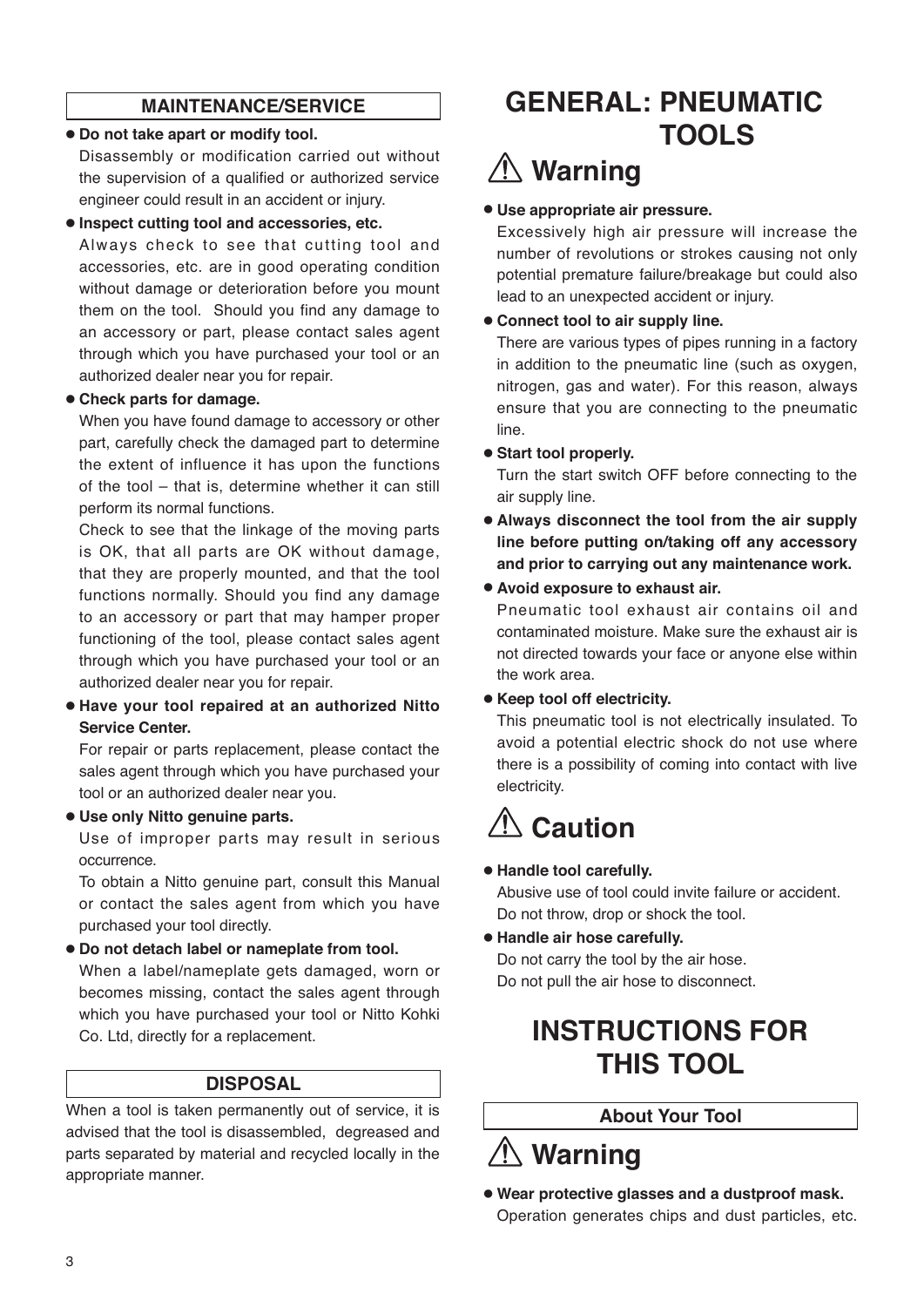which may cause eye and/or respiratory injury: Always use PPE (Personal Protective Equipment) for eye and respiratory protection.

● **Wear vibration reducing and shock absorbing gloves.** 

This is a power tool utilizing vibration. Wear vibration reducing and shock absorbing gloves. When your hands, fingers, arms, etc. feel discomfort during operations, immediately stop your work. Long hour operation should be prohibited, for it may cause vibration-induced disorder.

#### ● **Use hearing protection gear.**

The tool generates loud noise. Always use ear plugs for hearing protection.

Take necessary measures to comply with the local regulatory requirements and laws with regard to noise level, or do better.

#### **1. USAGE**

This tool is for sawing workpieces using a Saw Blade.

#### **2. CHECK THE CONTENTS OF THE PACKAGE**

Check the contents and make sure that the tool does not have any damage which may have occurred during transportation. The contents should correspond to the list as follows. In case of damage/missing parts, please contact the sales agent from whom you purchased the tool.

| <b>Package Contents</b>          | Qty  | <b>Check</b> |
|----------------------------------|------|--------------|
| SUPER SAW SSW-110                | 1set |              |
| Bushing R1/4xNPT1/4              |      |              |
| Saw Blade 32                     |      |              |
| Hex. Socket Screw Key 3          |      |              |
| <b>Instruction Manual</b>        |      |              |
| <b>Declaration of Conformity</b> |      |              |
| <b>Caution for Use</b>           |      |              |

#### **3. AIR SUPPLY**

#### **3-1. Air Pressure**

Adjust air pressure with the air regulator to the level appropriate for the pneumatic tool used.

Air pressure that is too low will fails the tool to operate at full capacity.

Air pressure that is too high may cause damage to the tool.

#### **3-2. Air Line** (Fig.1)

Use a 9.5mm (3/8") I.D. connecting hose between the compressor and the tool.

Drained water, etc., if flown into the tool, could cause tool failure. Install an air filter. between the compressor and the tool.



#### **3-3. Lubrication**

Install an oiler between the compressor and the tool. Use the machine oil ISO VG-10. Failure to lubricate as required may result in damage to the tool. Use of oil that is too thick will reduce the performance of tool.

#### **4. OPERATION**

**4-1. Mounting Saw Blade** (Fig.2)

# **Warning**

● **Always turn off the air supply and disconnect the air supply hose.**

Use Saw Blades with less than 90mm Blade length. Longer Blades may possibly cause personal injury due to inevitable unbalanced mounting.

Loosen Hex. Socket Set Screw 6×6 with Hex. Socket Screw Key 3. Insert the grip of a new Blade into the groove on Guide Shaft as far as it stops, and retighten the Screw with Hex. Socket Screw Key 3 until the Blade is firmly fixed.



Fig.2

#### **4-2. Start and Stop** (Fig.3)

To start, release the Lock Lever and grasp the Throttle Lever.

To stop, release the Throttle Lever.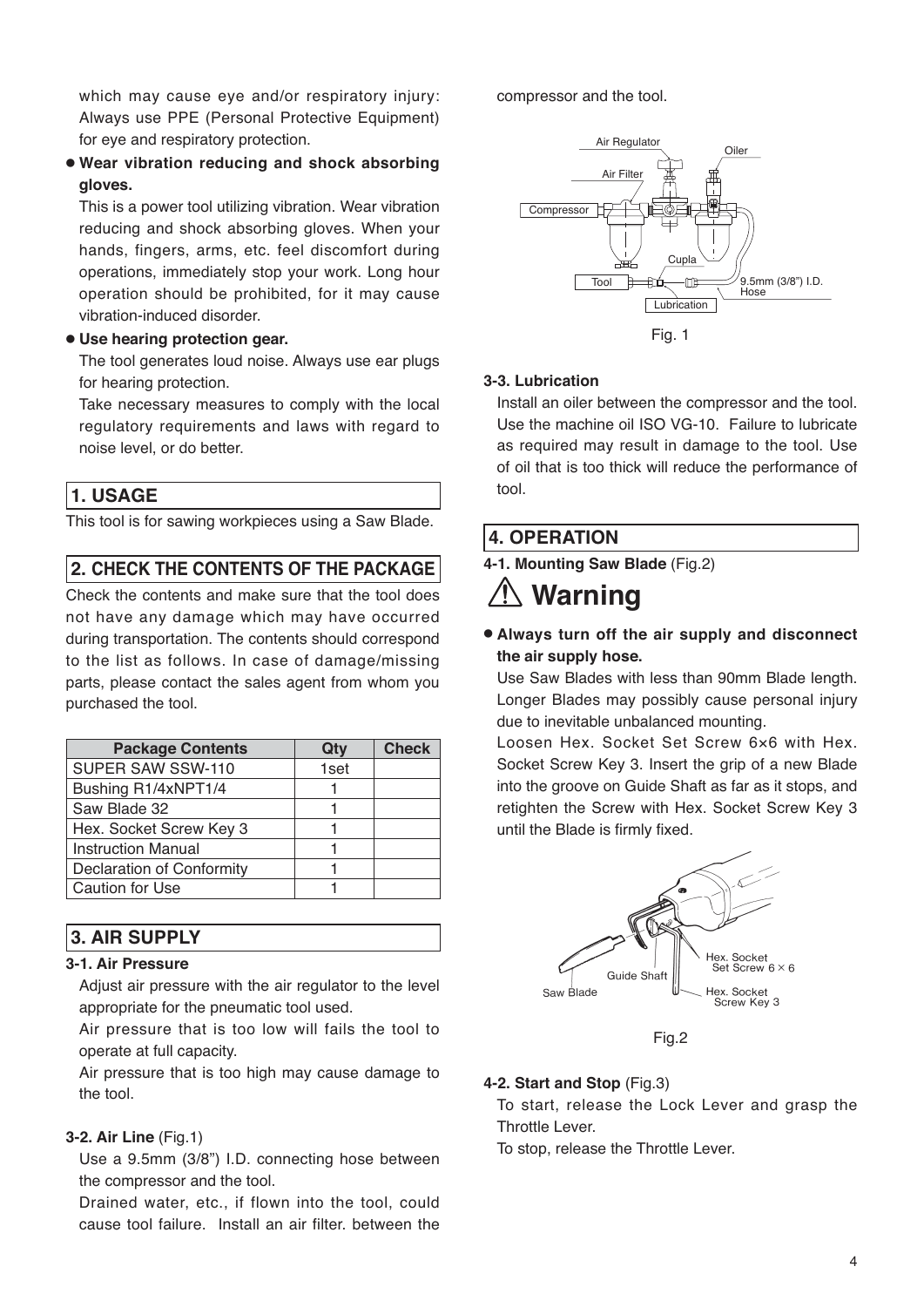

Fig.3

**4-3. Adjust Valve** (Fig.4)

## **Warning**

● **Be sure to keep hands clear of moving parts.**

The desired number of speed between maximum and minimum speed is obtained by turning the groove of valve clockwise or counterclockwise with screwdriver.

#### ● **Maximum speed**

Position the groove of Adjust Valve horizontal to main body.

#### ● **Minimum speed**

Position the groove of Adjust Valve vertical to main body.



Fig.4

#### **4-4. Operating Tips**

- (1) Depress the tool gently onto the workpiece when cutting. Do not depress the tool onto the workpiece too hard, because the stroke is shortened, the number of strokes is reduced and the cutting capacity is lowered as a result.
- (2) Turn the Adjust Valve with screwdriver when doing minute work or when the power is excessive.

#### **5. THREAD SIZE OF HOSE FITTING**

The product comes with a metal fitting with Rc thread. Connect the Bushing R thread X NPT thread containing standard accessories. If you would like to have American NPT thread.

#### **6. OPTIONAL PARTS**

In addition to standard accessory parts, the following parts are available for your applications and needs.

| Part No.       | <b>Description</b>         | Qtv |
|----------------|----------------------------|-----|
| <b>TA9A005</b> | Saw Blade 32 Ass'y (10pcs) |     |
| <b>TA9A011</b> | Saw Blade 24 Ass'y (10pcs) |     |
| TB00193        | Saw Blade 18 Ass'y (10pcs) |     |
| TB00192        | Saw Blade 14 Ass'y (10pcs) |     |

#### **7. ORDERING SERVICE PARTS**

For further operational and handling information or for replacement of parts and components, contact the company from whom you purchased the tool or an authorized dealer.

In ordering parts and components give each part number, part name and quantity required.

Use only NITTO genuine parts.

#### **8. STORAGE**

# **Caution**

#### **When tool is not used, store it out of reach of children.**

Avoid storing the tool in a location subject to high humidity. If the tool is left as it is used, residual moisture on the inside can cause rusting. Before storing, and after operation, oil the tool at the air inlet with machine oil ISO VG-10 and run it for a short time.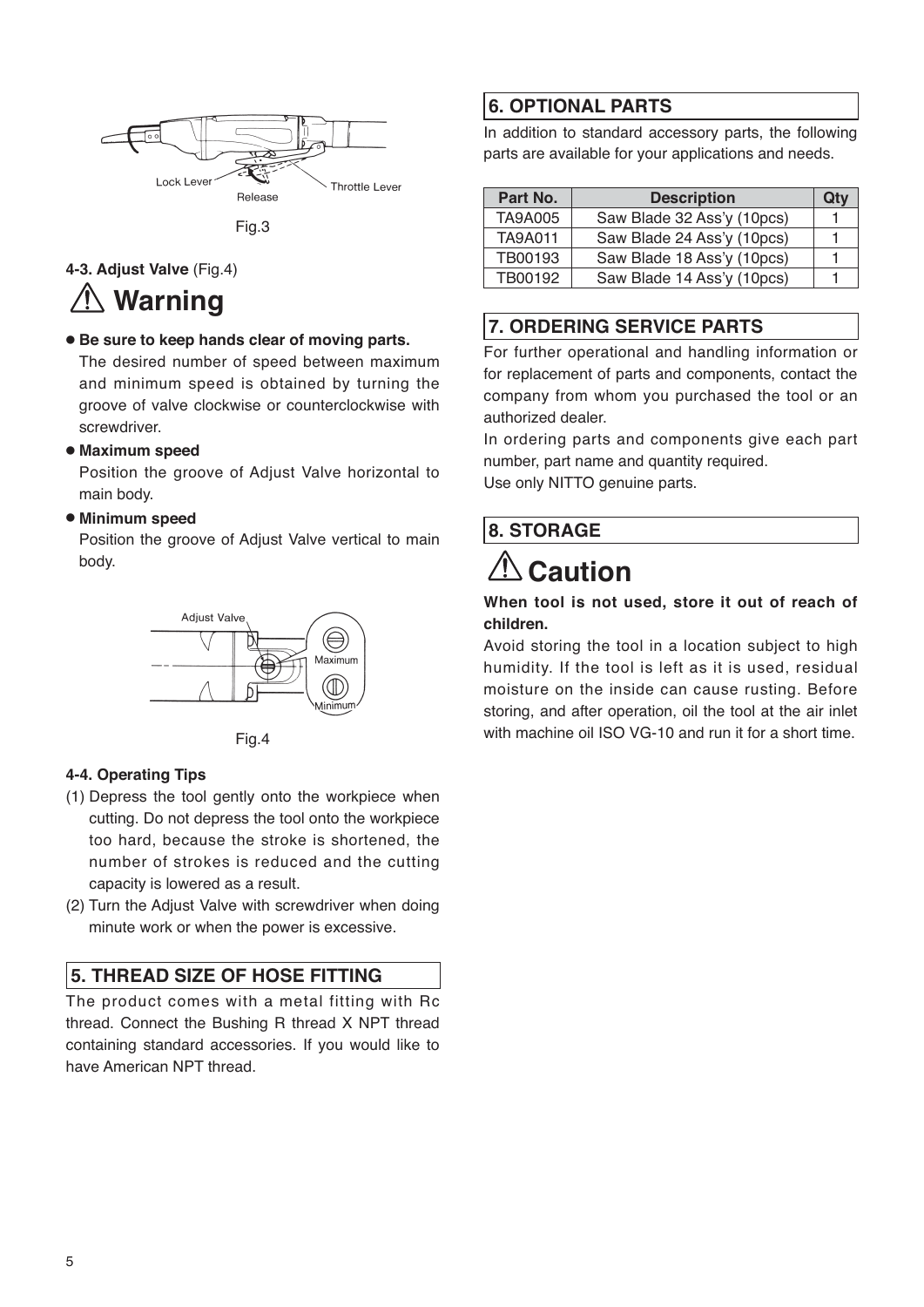#### $\sqrt{1}$ **Warning**

This diagram is for refrence only. Do not attempt to service or repair the Tool. Do not take the Tool apart. Contact an authorized Nitto dealer for all service and repair of the Tool.

Improper service and repair can cause accidents and severe injuries.

Never attempt to modify the Tool.

Never attempt to service or repair the Tool yourself.



The parts numbers with ( ) are included in the Ass'y parts written above them.

| No.            | Part No.  | <b>Description</b>                                       | Qty            | <b>Price</b> |
|----------------|-----------|----------------------------------------------------------|----------------|--------------|
| 1              | TQ01986   | Cover                                                    | 1              |              |
| $\overline{2}$ | TP16638   | Supporter                                                | 1              |              |
| 3              | TQ02451   | Collar 13                                                | 1              |              |
| 4              | TP06141   | Hex. Socket Set Screw 6x6                                | $\overline{2}$ |              |
| 5              | TQ01969   | Guide                                                    | 1              |              |
| 6              | CP20233   | Hex. Socket Head Cap Screw 4x6                           | $\overline{2}$ |              |
| $\overline{7}$ | TQ01968   | <b>Guide Shaft</b>                                       | 1              |              |
| 8              | TB01654   | Cylinder Head Sub Ass'y                                  | 1set           |              |
| 9              | (TP03978) | Oil Seal G10x14x3                                        | 2              |              |
| 10             | (TA9A101) | U Seal Ass'y                                             | 1set           |              |
| 11             | (TP01920) | Spring Pin 3x8 AW                                        | 1              |              |
| 12             | (TQ01971) | <b>Bush</b>                                              | 2              |              |
| 13             | TQ01992   | Supporter Plate                                          | 1              |              |
| 14             | TP02902   | <b>Cross Recessed Countersunk</b><br>Flat Head Screw 3x6 | 1              |              |
| 15             | TQ01972   | Guide Holder                                             | 1              |              |
| 16             | TP02638   | Cross Recessed Pan Head<br>Screw 4x12                    | $\overline{7}$ |              |
| 17             | TQ01985   | Packing B                                                | 1              |              |
| 18             | TB01653   | Piston Ring Ass'y                                        | 2set           |              |
| 19             | TQ01982   | Piston B                                                 | 1              |              |
| 20             | LP09810   | Plain Washer M5                                          | 1              |              |
| 21             | TP01934   | Hex. Socket Head Cap Screw 5x18                          | 1              |              |
| 22             | TQ01987   | Spring 1x17x42                                           | $\mathbf{1}$   |              |
| 23             | TB01399   | Piston A sub Ass'y                                       | 1set           |              |
| 24             | TQ01979   | Tube                                                     | 2              |              |
| 25             | TQ01978   | Cylinder                                                 | $\mathbf{1}$   |              |

| No. | Part No.  | <b>Description</b>       | Qty  | <b>Price</b> |
|-----|-----------|--------------------------|------|--------------|
| 26  | TB08652   | Housing Sub Ass'y        | 1set |              |
| 27  | (TQ01976) | Name Plate               | 1    |              |
| 28  | (TQ12684) | <b>Warning Label</b>     | 1    |              |
| 29  | (TQ12676) | <b>Label CE Mark</b>     | 1    |              |
| 30  | TB01388   | Throttle Lever Ass'y     | 1set |              |
| 31  | (TP05498) | Spring Pin 2×16 AW       | 1    |              |
| 32  | (TP00460) | Spring Pin 3×22 AW       | 1    |              |
| 33  | TQ01984   | Packing A                | 1    |              |
| 34  | TQ01974   | Valve Body               | 1    |              |
| 35  | TA93070   | Throttle Valve Ass'v     | 1set |              |
| 36  | TP06325   | <b>Adjust Valve</b>      | 1    |              |
| 37  | TP11997   | O Ring KS-7              | 1    |              |
| 38  | TP06326   | Spacer 6x12x1.2          | 1    |              |
| 39  | TP03695   | Retaining Ring C-12      | 1    |              |
| 40  | TP09153   | Stop Ring O-28.5×2       | 1    |              |
| 41  | TQ01664   | <b>Exhaust Hose</b>      | 1    |              |
| 42  | TB07658   | Air Hose C Ass'y         | 1set |              |
| 43  | (TQ11519) | <b>Label Lubrication</b> | 1    |              |

#### Accessories

| No. | Part No. | <b>Description</b>        | Qty | Price |
|-----|----------|---------------------------|-----|-------|
|     | TP02236  | Bushing R1/4xNPT1/4       |     |       |
|     |          | Saw Blade 32              | 2   |       |
|     | TP04696  | Hex. Socket Screw Key 3   |     |       |
|     | TQ12693  | <b>Instruction Manual</b> |     |       |
|     | TQ12773  | Declaration of Conformity |     |       |